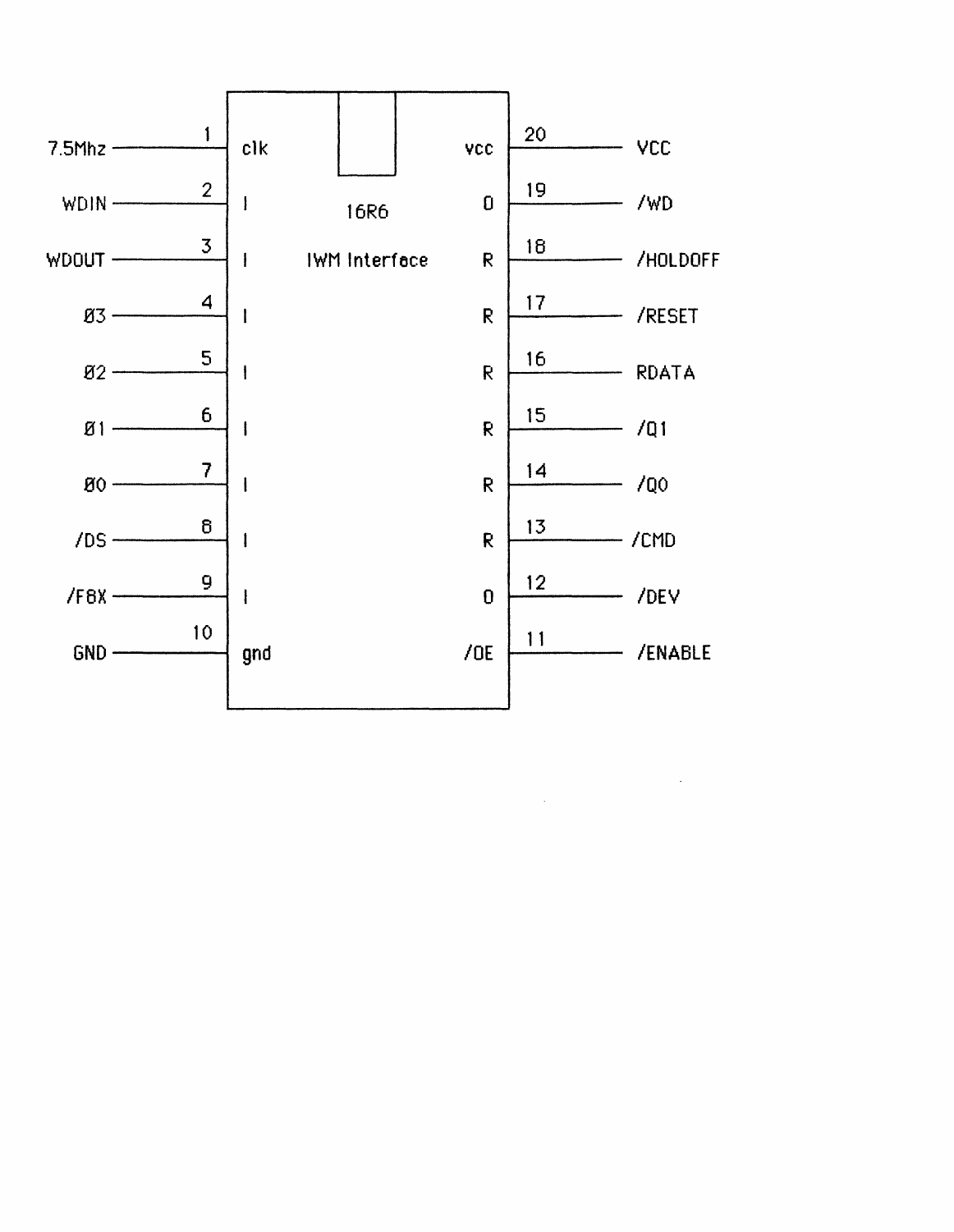Notes on IWM interface:

The IWM interface is a PAL which has several functions. It monitors the write data lines of the IWM's of both the host and Nisha. It also monitors the state of the phase Hnes coming from the host IWH. It produces read data pulses based on the phase lines' state and based on transitions seen on either of the write data lines. The PAL also produces controller reset and two handshaking lines: CMD and HOLDOFF.

In order to produce read data pulses, the PAL sees the transitions on the write data lines and outputs a high going pulse of a duration of two clock periods. This pulse is output on the read data line. Read data is enabled when the signal /ENABLE is asserted low. The read data line is held high unless the phase lines are in the following states:

03 02 01 00 read data level

|  | $1$ O X X                   | read data |
|--|-----------------------------|-----------|
|  | $0 \quad 1 \quad 0 \quad 1$ | o         |

In order to read data the phase lines must be in the correct state (as indicated above-I OXX).

The PAL produces the signal IDEV when both *IDS* and *IFaX* are asserted. Thus /DEV follows /DS when the correct address (F8X) is asserted on the address bus. Shown below is timing for a write to the IWM:



```
tdv (write data valid to \sqrt{DEV}) = 60 ns
```
The signal /RESET is asserted low when the phase lines are 1100 and the signal /ENABLE is asserted low.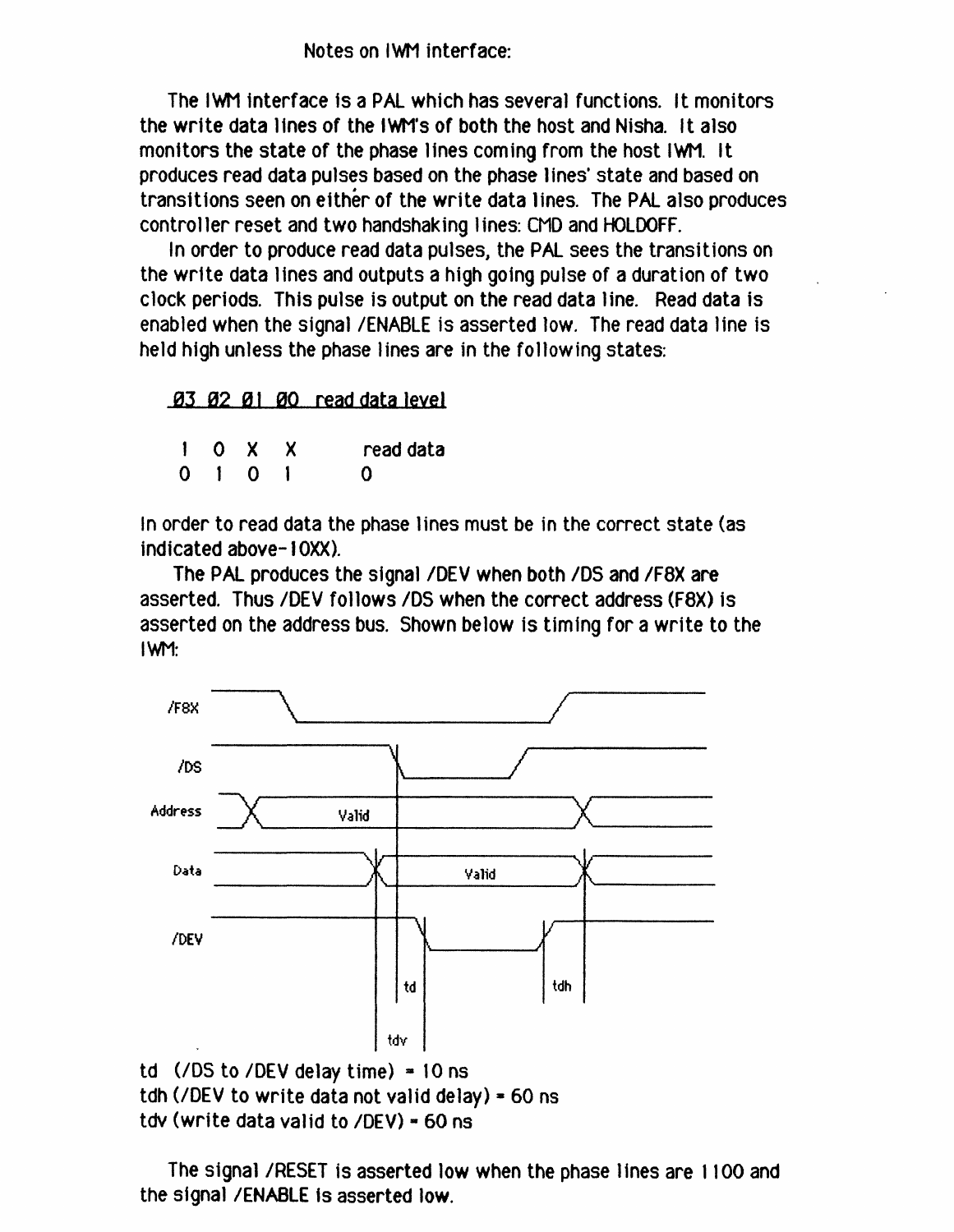The signal / CMD is asserted low when the phase lines are 10X1 and the signal /ENABLE is asserted low.

The signal /HOLDOFF is asserted low when the phase lines are 101X and the signal /ENABLE is asserted low.

Because /RESET, /CMD, and /HOLDOFF are signals which are gated through flip-flops internally within the PAL, they are synchronized with the clock.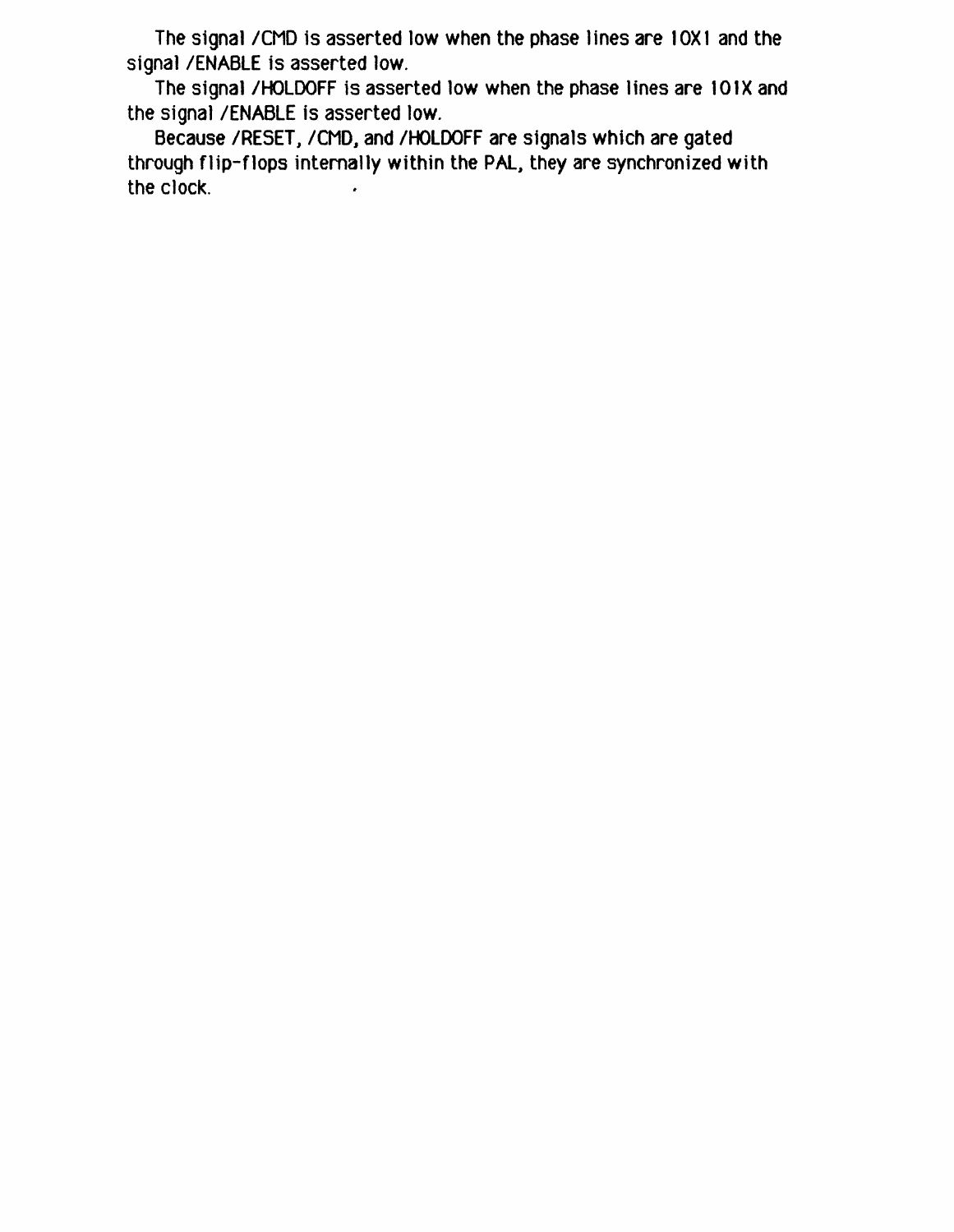

 $\ddot{\phantom{1}}$ 

|   | 00 01 | 10       |  |  |  |  |  |
|---|-------|----------|--|--|--|--|--|
| o | Н     | 2<br>-94 |  |  |  |  |  |
|   | 5     | F.       |  |  |  |  |  |

 $\bar{z}$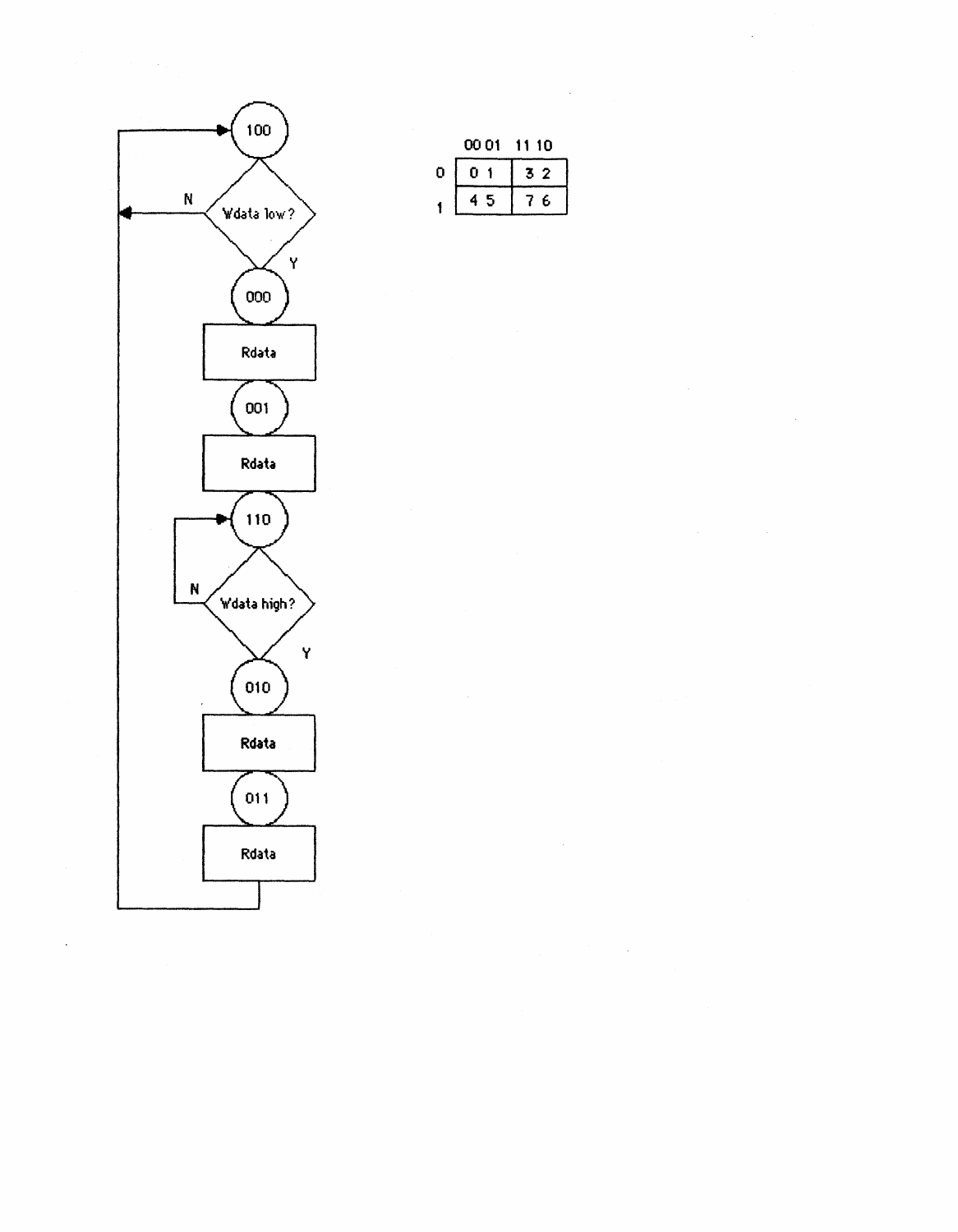## **Phase Line Control for Renee**

 $\sim 10^{11}$ 

 $\mathcal{L}^{\mathcal{L}}(\mathcal{L}^{\mathcal{L}})$  . The set of  $\mathcal{L}^{\mathcal{L}}(\mathcal{L}^{\mathcal{L}})$ 

| Mac to PAL |                             |   |   |                    | PAL to 28 | PAL to Mac   |  |  |  |  |
|------------|-----------------------------|---|---|--------------------|-----------|--------------|--|--|--|--|
|            | Phase3 Phase2 Phase1 Phase0 |   |   | Reset HoldOff Host |           | Data to Host |  |  |  |  |
|            | Ü                           | 0 | O | Ű                  | ⊙         | Û            |  |  |  |  |
|            | O                           | O |   |                    | Ü         |              |  |  |  |  |
|            | O                           |   | Û | 0                  |           | O            |  |  |  |  |
|            |                             |   |   |                    |           |              |  |  |  |  |
|            |                             |   |   |                    | 0         | 0            |  |  |  |  |
|            |                             |   |   |                    |           |              |  |  |  |  |
|            |                             |   |   |                    |           |              |  |  |  |  |
|            |                             |   |   |                    |           |              |  |  |  |  |

 $\hat{\mathcal{A}}$ 

 $\sim$  1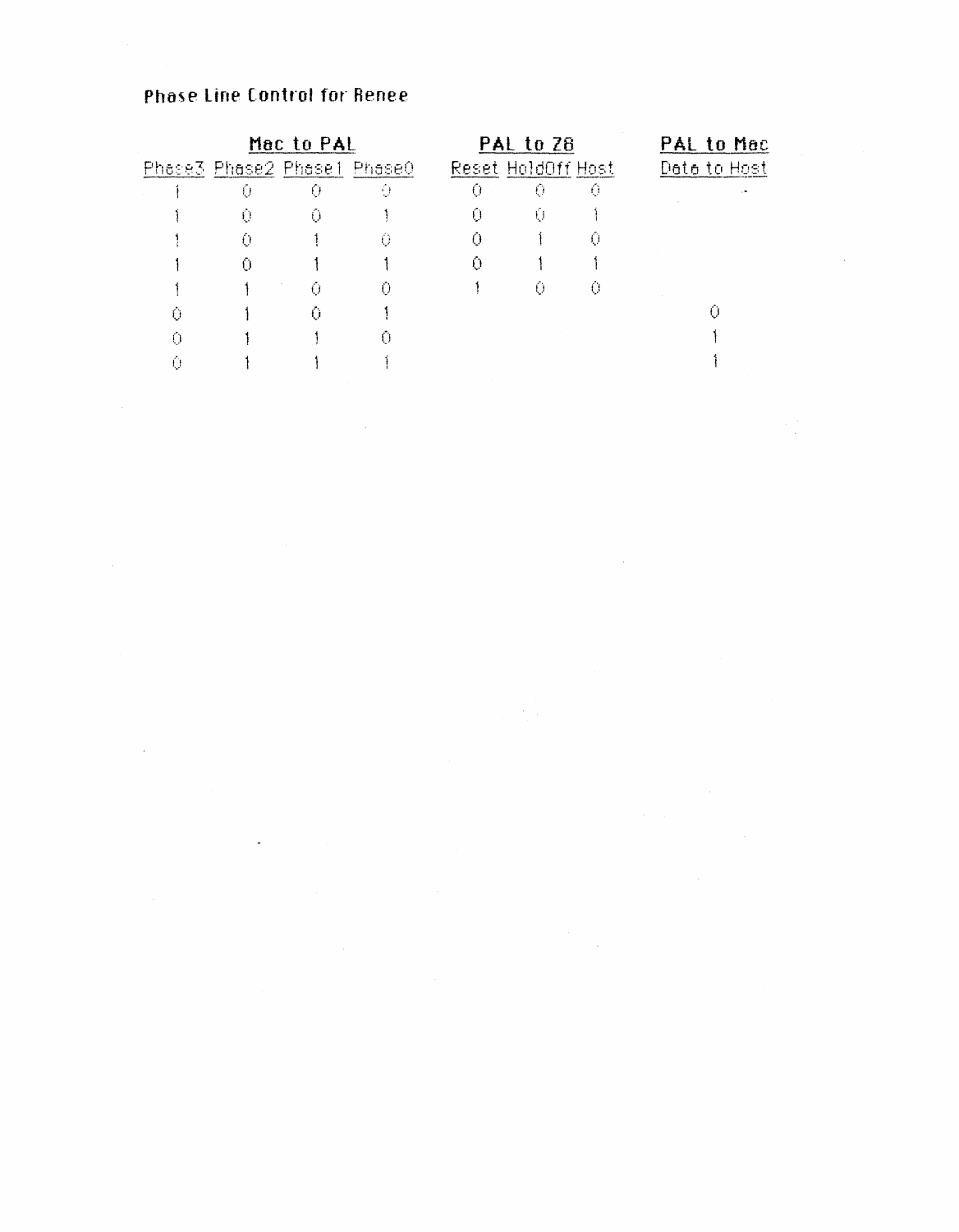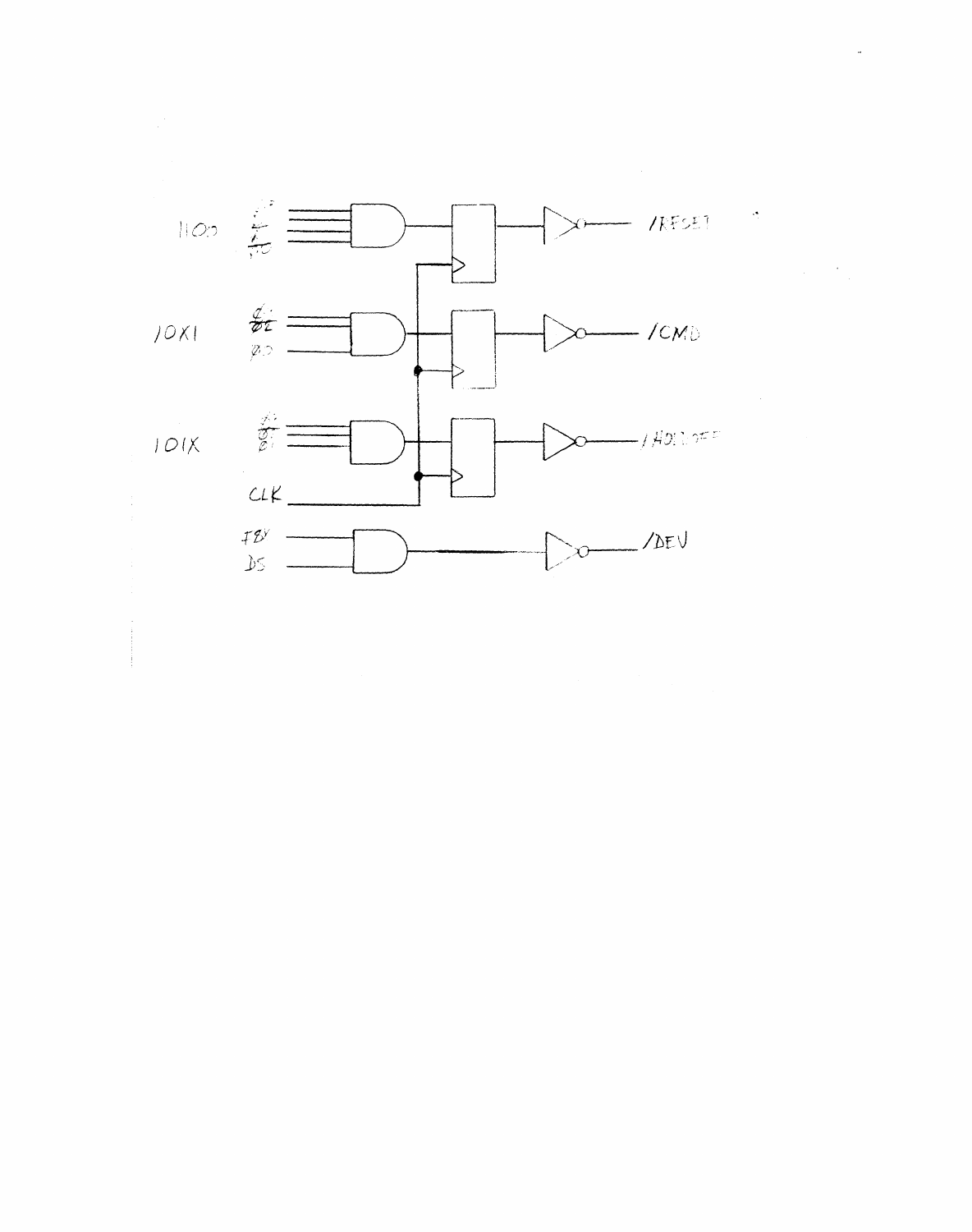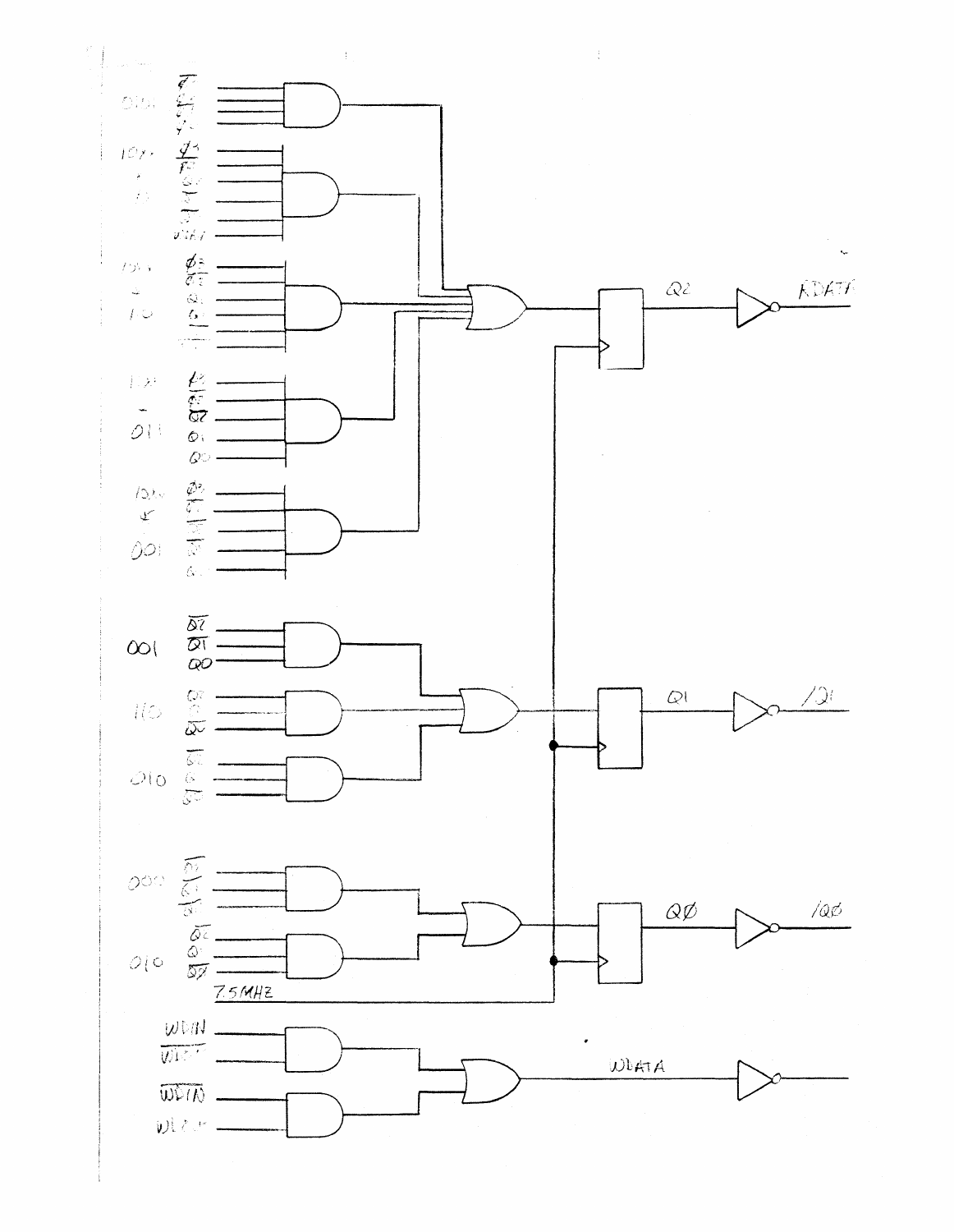